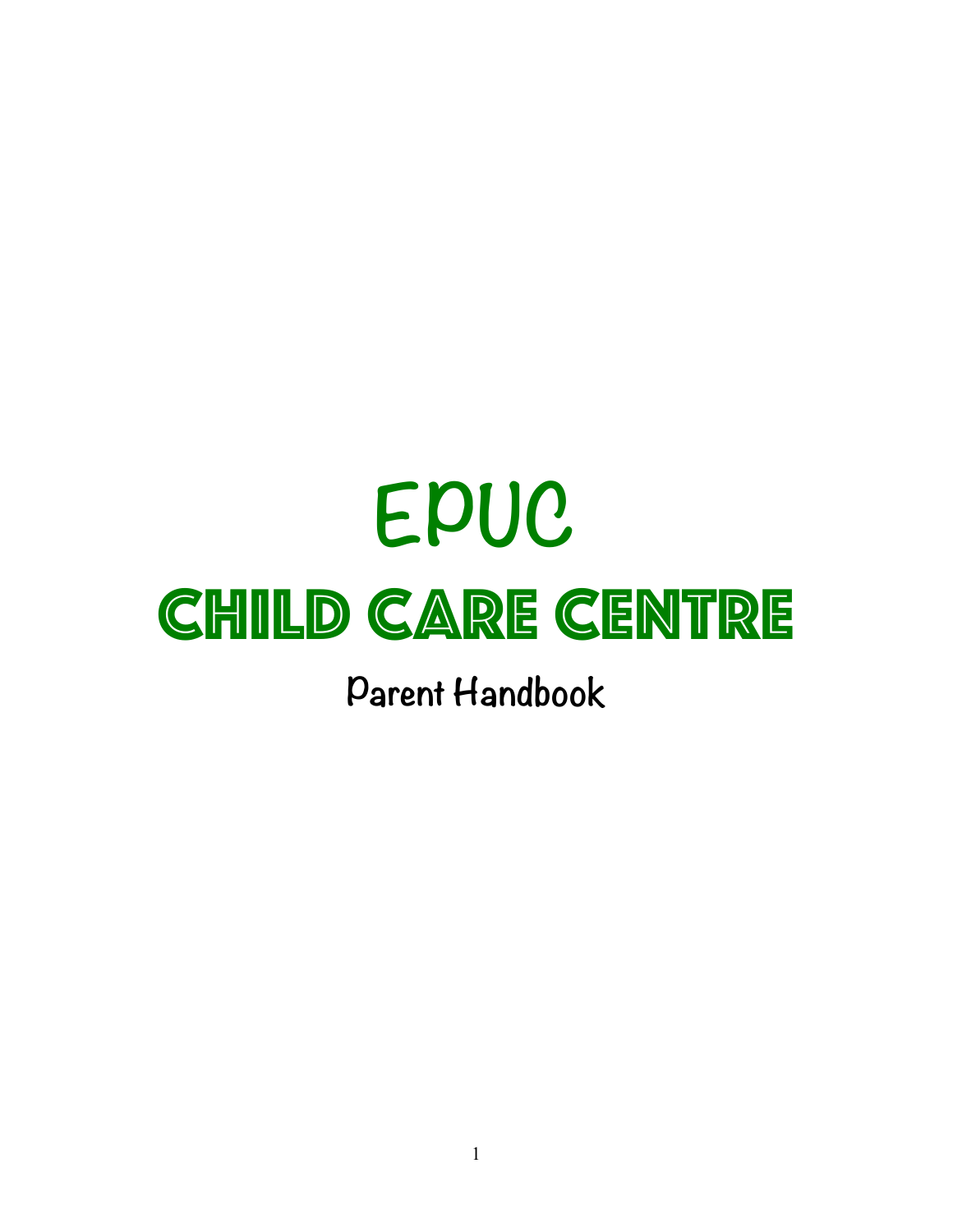# **Parent Handbook**

EPUC Child Care Centre would like to welcome you and your family to our centre.

EPUC Child Care Centre is a non-profit centre, offering your child an enriching child care experience that focuses on the development of the whole child. We currently offer daycare programs for children ages 0-6 years.

We are inspected and licensed annually by the Ministry of Education in accordance with the Health and Fire Departments.

EPUC Child Care Centre is governed by volunteer Board of Directors. The day-to-day operations are managed by the Executive Director. The centre is staffed by Registered Early Childhood Educators and Early Childhood Assistants.

This handbook provides an outline of how our Centre runs and our most important policies.

Our centre provides childcare services to families in Burlington and surrounding communities.

This handbook has been designed to help you better understand our centre's organization, policies, procedures and goals. We ask that you take the time to read through it carefully. If you have any questions after reading this handbook, please contact the Executive Director. They will be happy to discuss your concerns and answer questions to insure a pleasant childcare experience for all.

**\* \* Please note that the EPUC Child Care Centre IPAC (Covid-19 Policies) supersede any policies listed below\* \***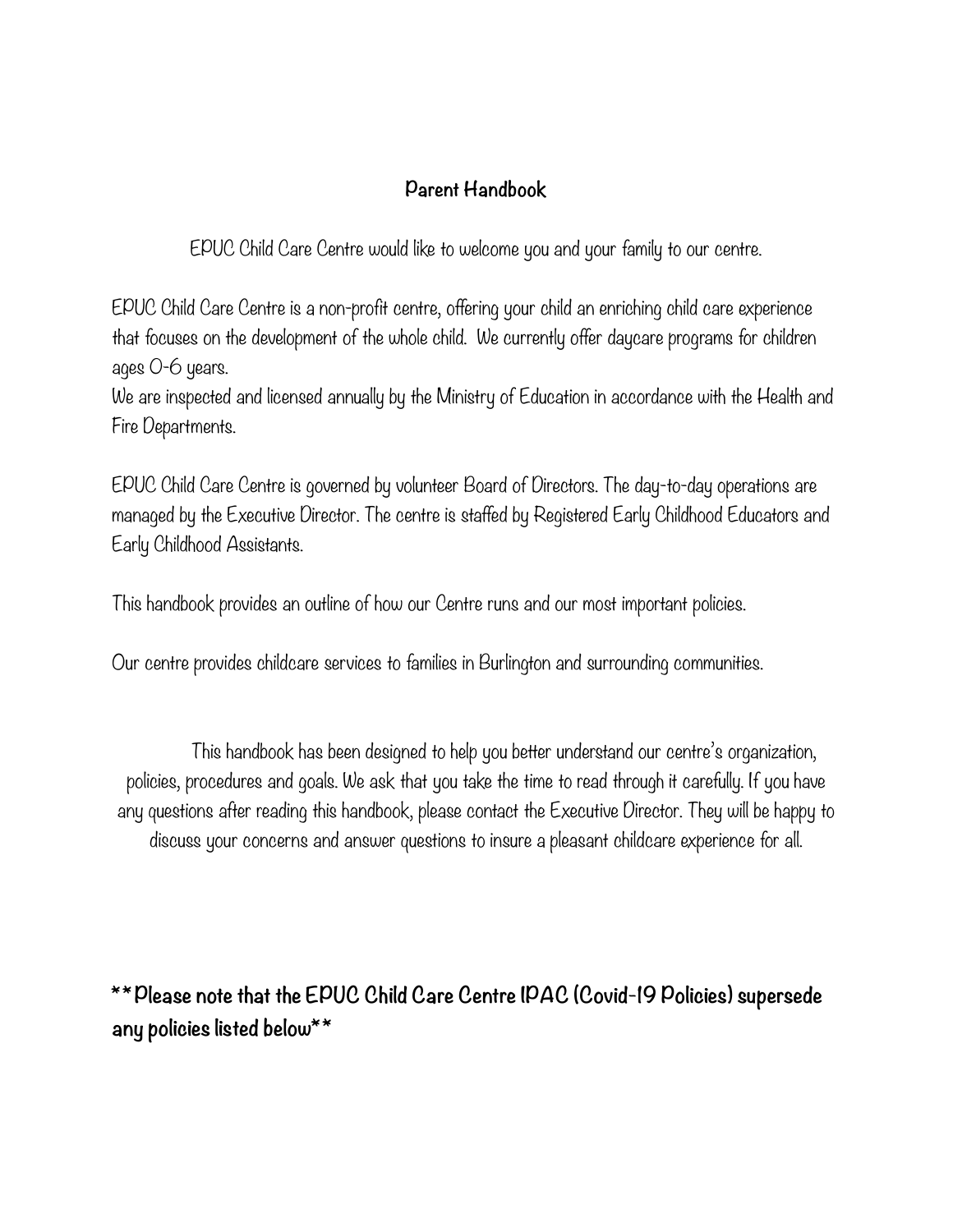# **HOURS OF OPERATION**

Monday- Friday 7:00 A.M – 6:00 P.M **Please Note**: Late fees will be charged after 6:00 P.M (including inclement weather days)

# Our Program Statement

# **Our Vision**

EPUC Child Care Centre views all children as competent, capable, curious and rich in potential. We believe our program offers children with endless opportunities to take the lead in their

learning by allowing each child the freedom to explore.

We believe in supporting the development of children and providing a safe, healthy and caring leaning community in which they can grow and meet their full potential.

# **Our Values**

We understand that families are a child's first teacher. Our educators play an important role in supporting families by caring for their children and supplementing their children's growth, development and well being in a comfortable, home-like, safe and secure environment.

As parents, you know your child's strength and abilities better than anyone. Working together, we can build an environment that will help your child grow and learn. This "family-centred" approach is encouraged through our open-door policy.

# **Health and Well-being**

We are dedicated to providing children with a safe and secure learning environment where each child feels comfortable to explore and build confidence through play-based learning, inquiry and provocations throughout the day.

A child's individual needs for rest and play are considered and respected throughout the course of the day.

The outdoor learning environment provides extended opportunities for all elements of learning; from gross motor development, social and cognitive development and nature exploration.

Our Educators are learning partners who connect with the children, ensure safe environments, extend play, reflect on successes, document learning, development and milestones and communicate regularly with families.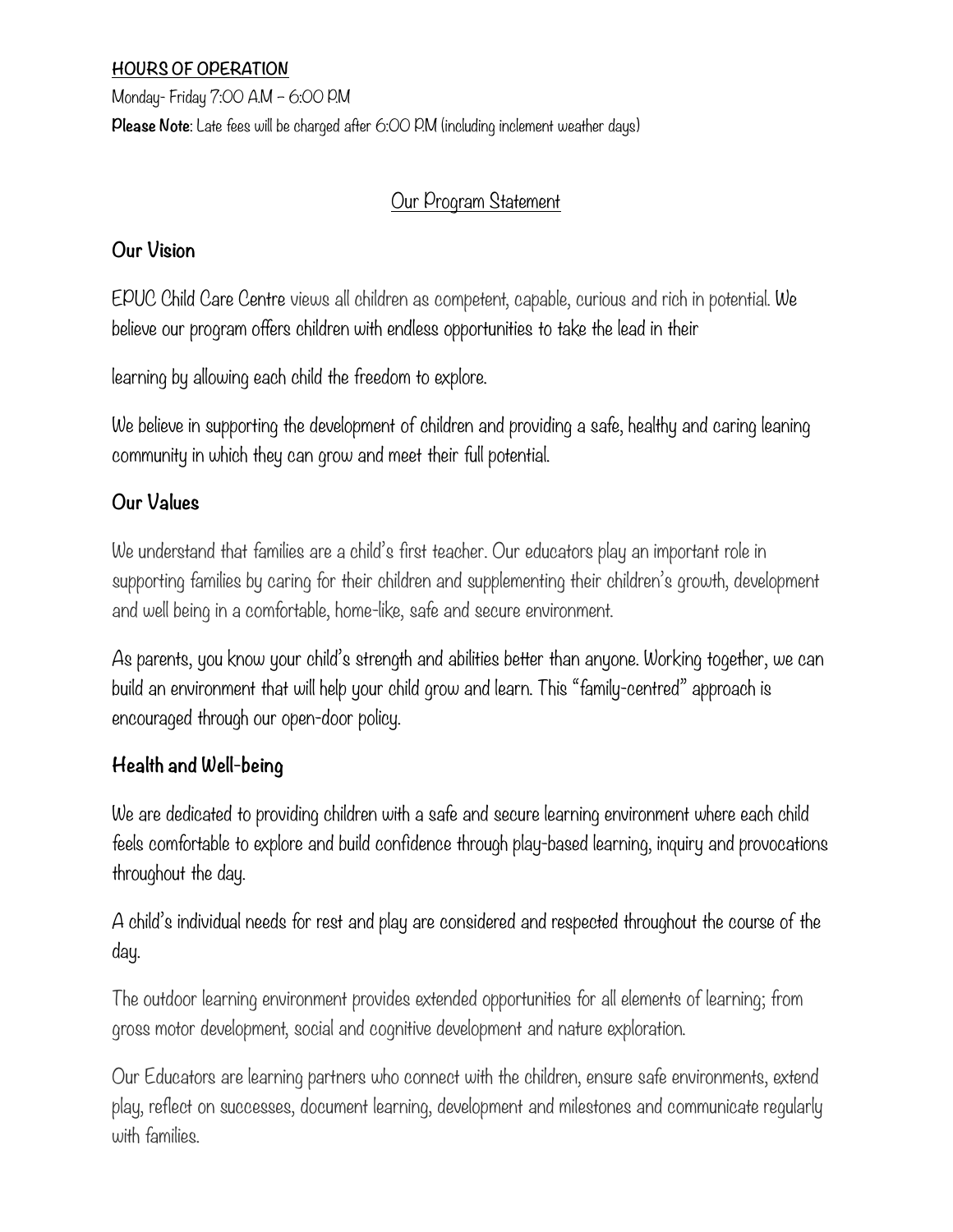We believe nutrition supports physical health and emotional stability. For this reason we have partnered with, Real Food for Real Kids, whose daily mission is to change the way children eat and understand food along with inspiring future generations to make healthier choices, everyday.

Children are offered freshly prepared meals and snacks that exceed the recommendations in Eating Well with Canada's Food Guide, while food restrictions and food allergies are carefully considered during food preparation.

Educators continually monitor and document the health and well-being of children throughout the day and immediately communicate any concerns with families.

# **Building positive relationships**

Building positive relationships with caring and trusting adults is an important step in a child's social and emotional development.

Our Educators support children's learning by asking open-ended questions, offering choices, expanding ideas and providing materials to extend thoughts and suggestions.

Our Educators also support children's self-regulation through daily interactions by following the lead of children during play, observing their interests and taking note of how they interact with others as well as the physical environment.

They establish a supportive social environment that supports autonomy by ensuring materials are openended and age appropriate and continuously being present in the environment. Through observation and offering suggestions to help children problem solve, we are helping to preserve the child's self-esteem

We view Educators as competent and responsible leaders in the classrooms. The Director will meet regularly with Educators to ensure a clear understanding of the program statement and support staff in their delivery of curriculum and pedagogy. The Director will observe staff interactions with children ensuring that they align with our program statement and beliefs in adult-child interactions.

Additionally, all Educators have made a commitment to abide by the standards of their profession as set out in the College of Early Childhood Educators Code of Ethics and Standards of practice. All Early Childhood Educators hold themselves accountable, and will use the Code of Ethics, the Standards of practice and the CCEYA to guide their decisions and practice.

# **Relationships with Families and Community Partners**

We pride ourselves on creating a caring environment for children, parents, staff, and other community professionals to feel welcome and comfortable in our child care centre.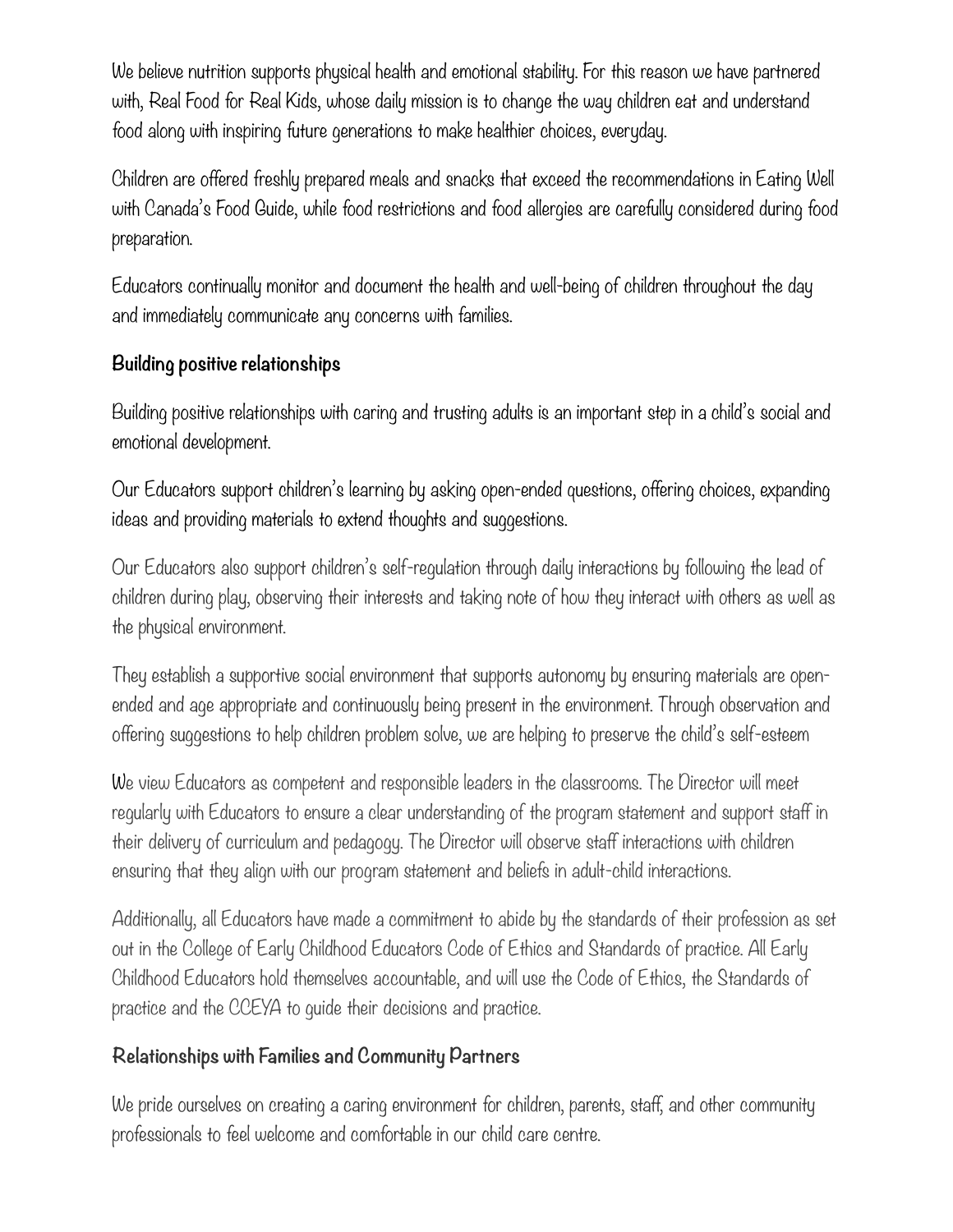At EPUC Child Care Centre we understand that a parent/guardian is the most important person in a child's life. Our Educators play a supporting role while the child is in our care. We recognize that our engagement and communication with parents/guardians helps a child to feel a greater sense of belonging and is key as we strive to build relationships with our families.

We want parents to feel at ease knowing their children are going to be safe and cared for in our environment. We have a parent communication app that allows us to send reports and photographs to parents and family members on a daily basis. We also have information boards and communications through emails to promote open communication with parents.

EPUC Child Care Centre is open to working closely with local community agencies and partners in order to support the children and families in our programs.

# **Supporting Staff in Professional Learning**

At EPUC Child Care Centre we are committed to hiring staff that can provide a caring, safe, and stimulating environment for children to learn and develop to their full potential. Our staff observe, plan, and create positive learning experiences for children, and work along side them as learning partners in the environment . In support of the College of ECE's CPL program and as supporters of lifetime learning, EPUC supports and encourages all staff to participate in various professional development workshops throughout the year.

# **Play-based Emergent Curriculum**

EPUC Child Care Centre embraces Play-based emergent curriculum. Emergent curriculum is a way of planning activities based on children's interests.

Our program mirrors the Early Learning for Every Child Today (ELECT) guiding principles (as shown below, extracted from "How Does Learning Happen?" Ontario's Pedagogy for the Early Years). Our pedagogical approach requires educators to be partners, architects of the environment, planners, recorders and communicators.

Learning occurs both indoors and outdoors where children can explore, play and learn. Educators promote children's overall health and well being by ensuring they have opportunities each day to connect with the natural world in our playgrounds and in our community. By embracing a holistic approach, children learn about the world around them and build respect for our planet.

To support the development of children at our centre, our educators use:

• the Ontario Ministry of Education's How Does Learning Happen? – a professional learning resource that guides licensed child care programs; and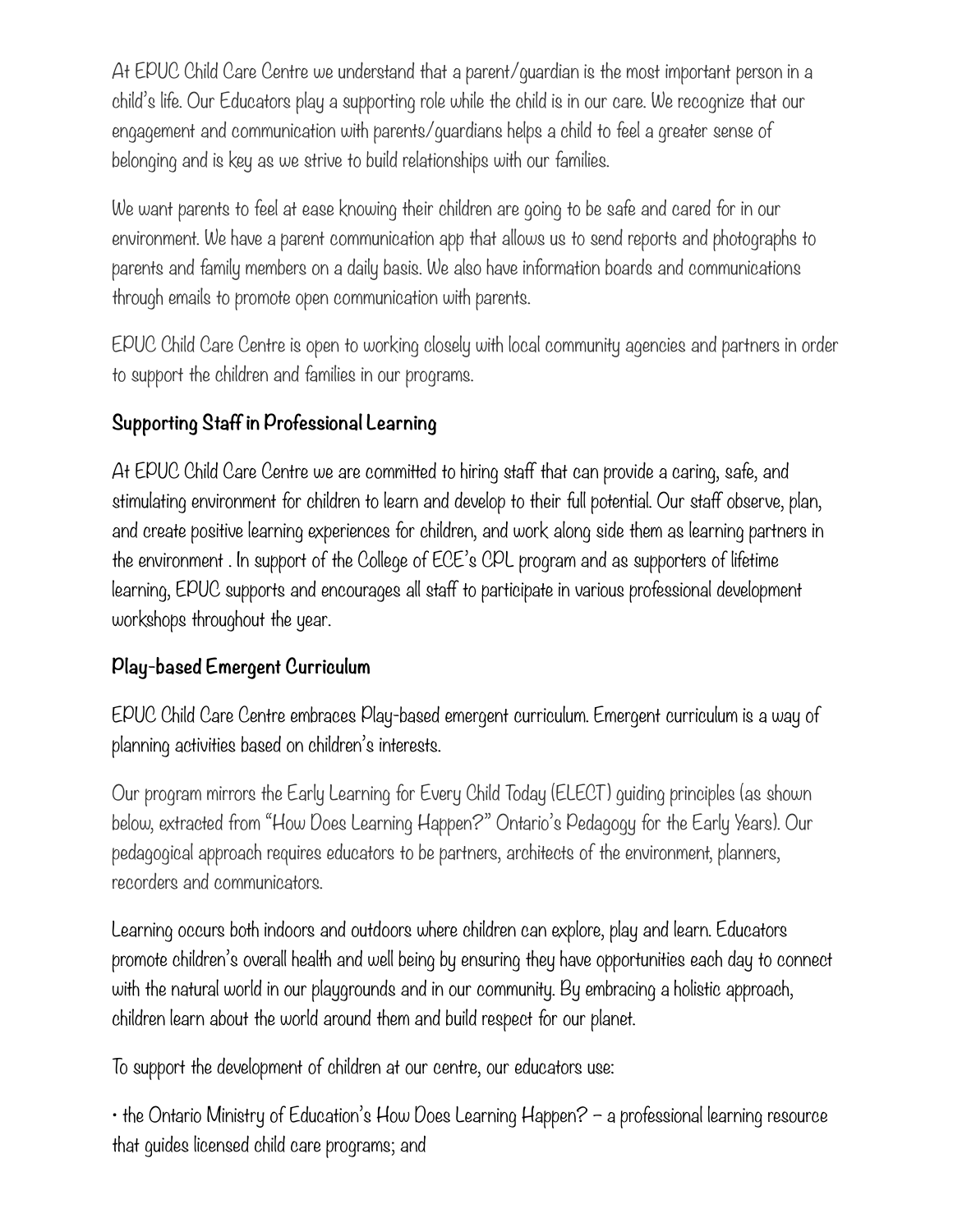• curriculum and program development that support Ontario's Child Care Early Years Act, 2014.

# **Child-initiated and Adult-supported Experiences**

Our educators capture children's learning and development through visible records known as curriculum documentation. This can be in the form of written notes, photographs, videos and children's work. Documentation displayed in the classrooms and throughout the centre showcases the learning process and makes it visible for educators, families and children.

These visual cues allow educators and children to discuss and reflect on learning. It provides insight from different points of view and plan and adjust curriculum accordingly.

Our curriculum focuses on play-based learning, allowing the child to take the lead and then focusing on his or her interest to develop learning experiences. When this approach to learning takes place, along with the educator's support, the child's competence and potential are maximized.

We encourage our Educators to take opportunities to ask the children open ended questions and engage discussion that expands their curiosity, learning and interests.

Our Educators will set up the room with a variety of activities and materials that support the observed interests of the children.

# **Philosophy**

Our philosophy is to provide a supportive and educational environment for children 3 months to 6 years of age; to foster their emotional, social, intellectual and physical development; to provide a supportive environment for the parents and caregivers of those children.

# **About us**

EPUC Child Care Centre is a non-profit, nondenominational early learning environment. Our original school has been operating for over 45 years in the heart of Aldershot in Burlington, Ontario. We have a long history of qualified educators and the support of dedicated parents, all of whom offer a wealth of knowledge and diverse experiences.

The school was established in 1969 by local parents interested in developing an educational program that would help prepare their children for elementary school. At that time, Junior Kindergarten programs did not exist in the public and Catholic school boards. Thanks to the assistance of the [East Plains United Church](http://www.eastplainsunitedchurch.com/%2522%2520%255Co%2520%2522http://www.eastplainsunitedchurch.com/), the Preschool was able to operate in the kindergarten room, which was not being used during the week.

In 2020 the program expanded into a fully renovated, four classroom child care centre offering full day programs for parents at the West end of Halton Region.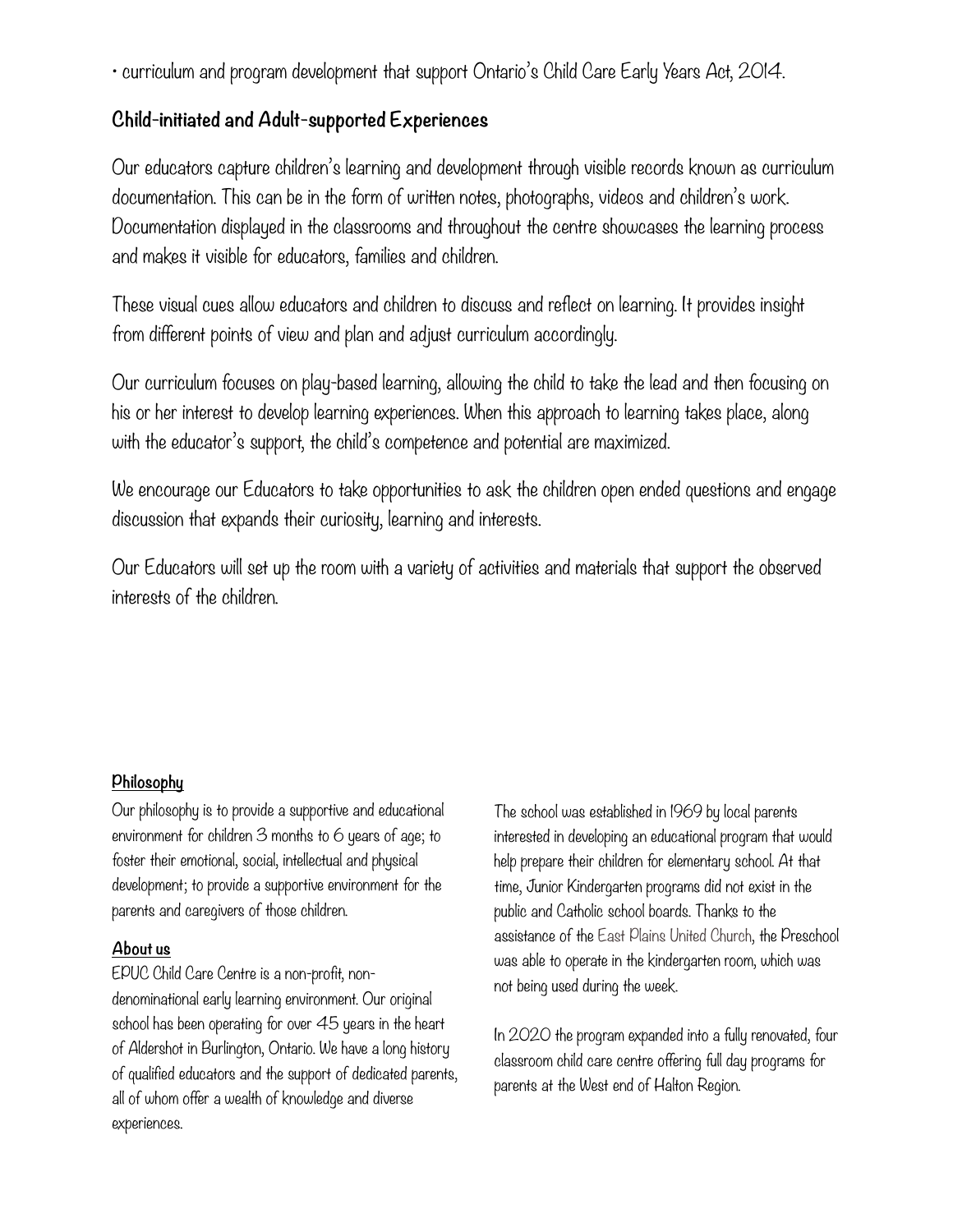# **Our Goals**

In keeping with Ontario's Pedagogy: How Does Learning Happen, EPUC Child Care Centre promises to:

- To guide children toward self-discipline and independence in a warm and caring environment
- To view children as competent, capable, curious and rich in potential
- To offer a nurturing environment full of open-ended learning opportunities
- To guide children toward building positive relations with others
- To build feelings of confidence and selfesteem
- To encourage learning through play
- •

# **EPUC Child Care Centre Provides:**

- 6100 sq. feet fully renovated child care space with four spacious classrooms
- Low child to teacher ratios in accordance with the CCEYA
- Caring, qualified teacher
- Social and emotional development
- An active learning environment to help prepare children for Kindergarten
- A focus on developing fine and gross motor skills
- Safe, bright and airy classroom and gym
- Integrated to provide care for children with special needs
- A convenient location close to elementary schools, parks and shopping

# **Funding:**

- We are a non-profit child care centre and are funded by:
- Monthly tuition fees
- Fundraising events
- Government grants

# **License Requirements:**

EPUC Child Care Centre is licensed by the Ontario Ministry of Education and adheres to the regulations set out by the CCEYA. Licensing addresses the issues of staff qualifications and performance, programming, child/adult ratios, nutrition, sanitary practices, space requirements, and emergency procedures.

# **Enrolment**

EPUC Child Care Centre offers the following childcare:

- Infant Care- for children 6 months to 17 months
- Toddler Care for children ages 18 months to 30 months
- Preschool for children ages 31 months to 6 years
- J/K, S/K, Before and After Care, P.A Days, Camps

Enrolment in any of the above programs is open to any child within our age limits provided the program can meet the needs of the child. Enrolment is granted without discrimination regarding: gender, race, creed, religion, or political belief/disabilities.

# **Daily Attendance**

All parents are responsible for dropping off and picking up their children from their designated educator. The centre will assume no responsibility for children until they are signed in and after they are signed out of the program.

# **If your child is going to be late, due to a medical appointment or an emergency, please kindly inform the centre.**

Parents are required to contact the centre no later than 10:00 am, in the event that:

- The child will not attend that day.
- The child will be away for an extensive period of time.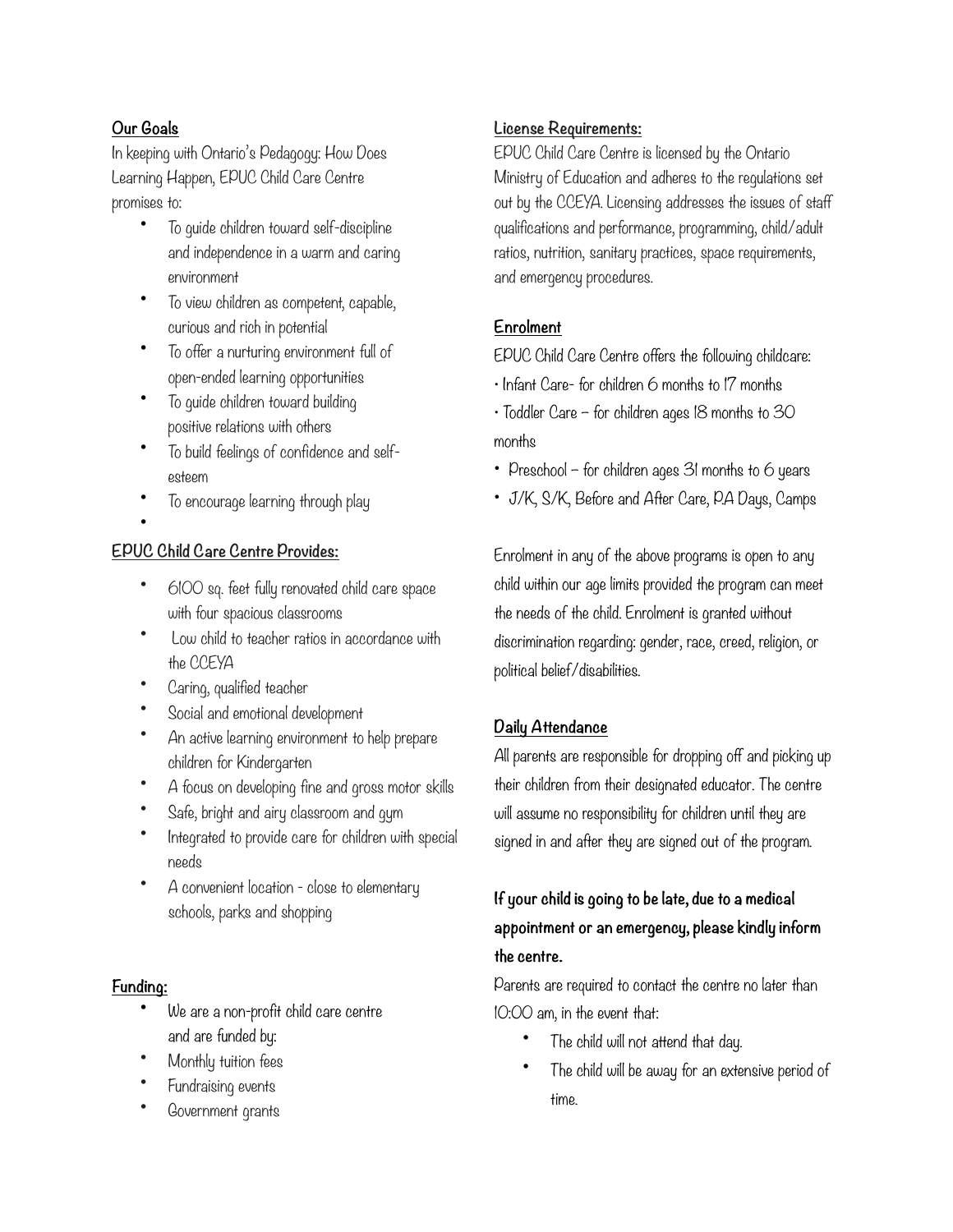To complete registration and secure your spot in our program, parents are required to complete the following steps:

- Complete enrolment forms and pay registration fee and first month up front. Please note that this amount is non-refundable in the event that you decide to cancel your space.
- Meet with the Executive Director to discuss policies such as drop off, pick up, payments etc.
- Submit updated immunization record

## **Terminating Child Care Service**

Please submit **a written notice 30 days in advance** to the Executive Director. **Those who provide less notice will be required to pay for their space for the 30-day term of notice.** 

# **Pick-up Policy**

Parents/authorized pick-ups are required to inform staff of their arrival. Children will only be released to children listed on enrolment forms. In the event of an emergency situation, a child is released with verbal permission from the legal guardian.

Unknown persons will asked for a piece of photo identification. If the individual's name does not appear on this list then the child will not be released, the person will be asked to leave the program area and the parent notified by phone.

**Please remember it is very important to notify staff of any special circumstance regarding pick up i.e.: custody arrangements, restraining orders, threat of abduction etc.** 

If any person (including the child's legal guardian) arrives to collect a child and staff has reason to believe that individual to be under the influence of alcohol or illegal drugs, staff is

within their rights to refuse to release the child. An attempt will be made to contact another authorized individual. The intention of these policies is to protect children from potentially dangerous situations.

## **Late Pick Up**

EPUC Child Care Centre closes daily at 6:00 PM (unless otherwise advised). Parents are subject to late fees at 6:01 PM. Parents will be called, followed by emergency contacts, if both parents cannot be reached. If the child is not picked up by 7:00 P.M. and the program staff is unable to contact anyone on the emergency pick up form, Social Services will take your child into their custody until a parent is located. A note will be left at the centre stating where your child may be picked up.

# **Parent Expectations**

- Parents are asked to communicate concerns about the program or staff to the Executive Director.
- Please speak to your child only in a positive way when dropping them off and picking them up from the Centre. It is our goal to provide a secure and happy environment for all of the children.
- Inform the centre of any changes to the child's health or well being at home.
- Adhere to all our program policies.
- Provide all required information and materials prior to start date and keep them replenished.
- Ensure that our facility remains completely nut free.
- Inform staff members of their arrival so they can be signed in/out.
- To treat all staff and children with respect.
- Respect other children in the centre and refrain from reprimanding them while on premises.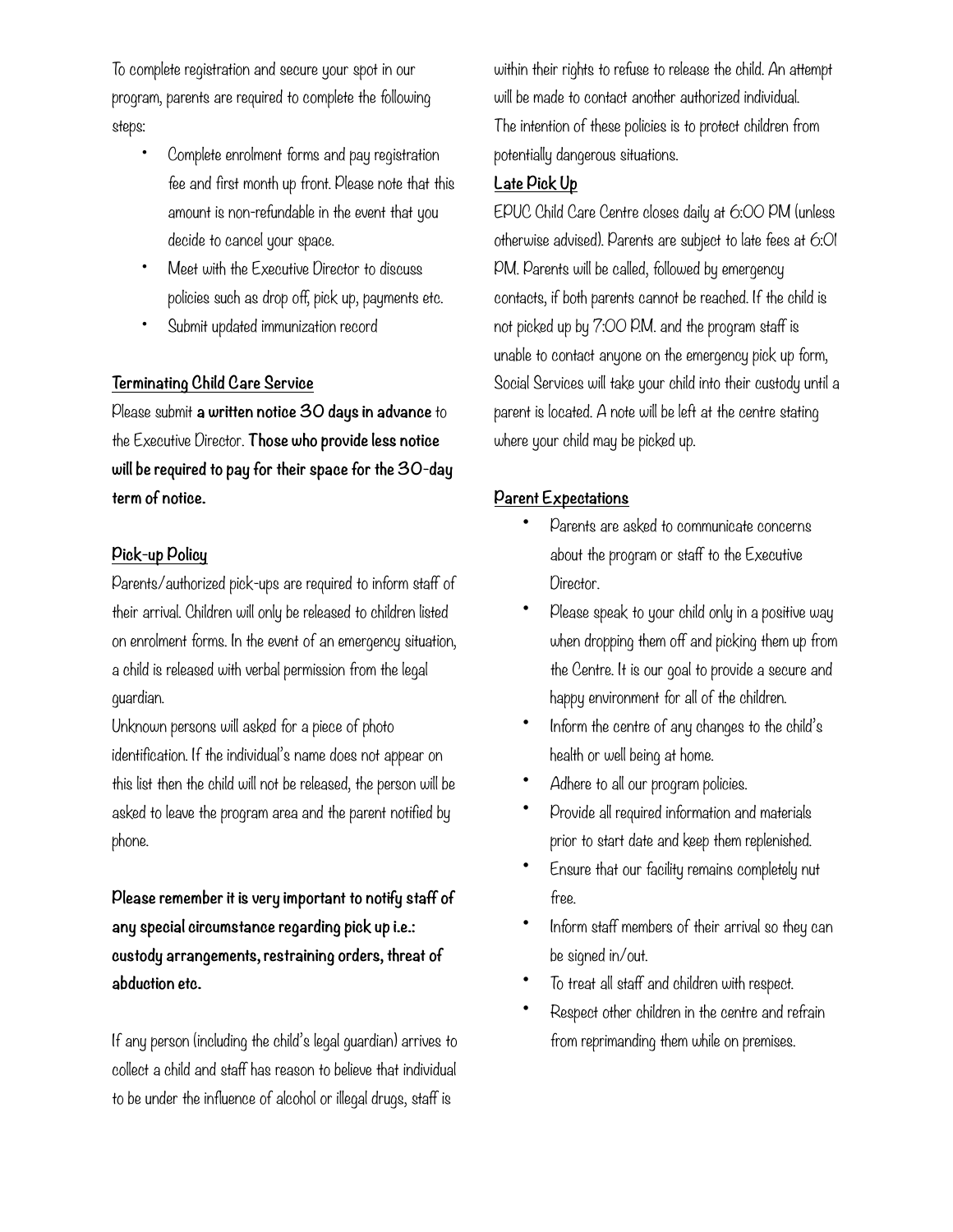## **Prohibited Practices Policy**

Our goal is to always ensure the overall health, safety and well being of each child while in our care.

## **Monitoring Practices**

EPUC Child Care Centre management will:

- Conduct an annual review of the Program **Statement**
- Conduct observations of the program and teacher/child interactions to ensure program goals are being met
- Record parent feedback and ensure it is considered when reviewing program goals
- Respond immediately to concerns of prohibited practices
- Provide coaching and guidance to staff that is reflective of program core values
- Ensure all staff and volunteers are oriented prior to beginning work within the program
- Conduct quarterly and annual performance reviews with staff, set goals and provide feedback

# **Children's Behaviour**

Young children respond positively to approaches that are encouraging and supportive. In keeping with Ontario's Pedagogy: How Does Learning Happen, we set out approaches that support positive interactions between educators, children and families.

When children are displaying unwanted behaviour, we as teachers use redirection to guide a child's behaviour to the appropriate outlet. By speaking to the child about what is acceptable and by modelling that behaviour, we teach them coping mechanisms on how to deal with children and adults in their environment. When children become a threat to other children, the teachers or themselves they will be removed until they are able to manage in the classroom.

# **Dealing with Unwanted Behaviour**

EPUC staff will document negative behaviour that occurs more than twice. The matter recorded in an incident report and will be discussed with the parent at pick up time. If the matter is serious, parents will be notified immediately via phone call.

Parents and Staff will be encouraged to brainstorm strategies together, based on the needs of the child. If the proposed solutions are not effective, the parents will be consulted a second time on this matter. Intervention services may be required and suggested to parents if observations suggest additional support is needed.

If negative behaviour occurs during a field trip the Executive Director reserves the right to suspend the child from future trips. Parents will be asked to find alternative care for their child at their expense.

• **Negative behaviour refers to swearing, hitting, running away from the staff/ program, disrespect of others and continual disregard to authority and program rules.** 

## **We do not permit:**

- corporal punishment of the child;
- physical restraint of the child, such as confining the child to a high chair, car seat, stroller or other device for the purposes of discipline or in lieu of supervision, unless the physical restraint is for the purpose of preventing a child from hurting himself, herself or someone else, and is used only as a last resort and only until the risk of injury is no longer imminent;
- locking the exits of the child care centre or home child care premises for the purpose of confining the child, or confining the child in an area or room without adult supervision, unless such confinement occurs during an emergency and is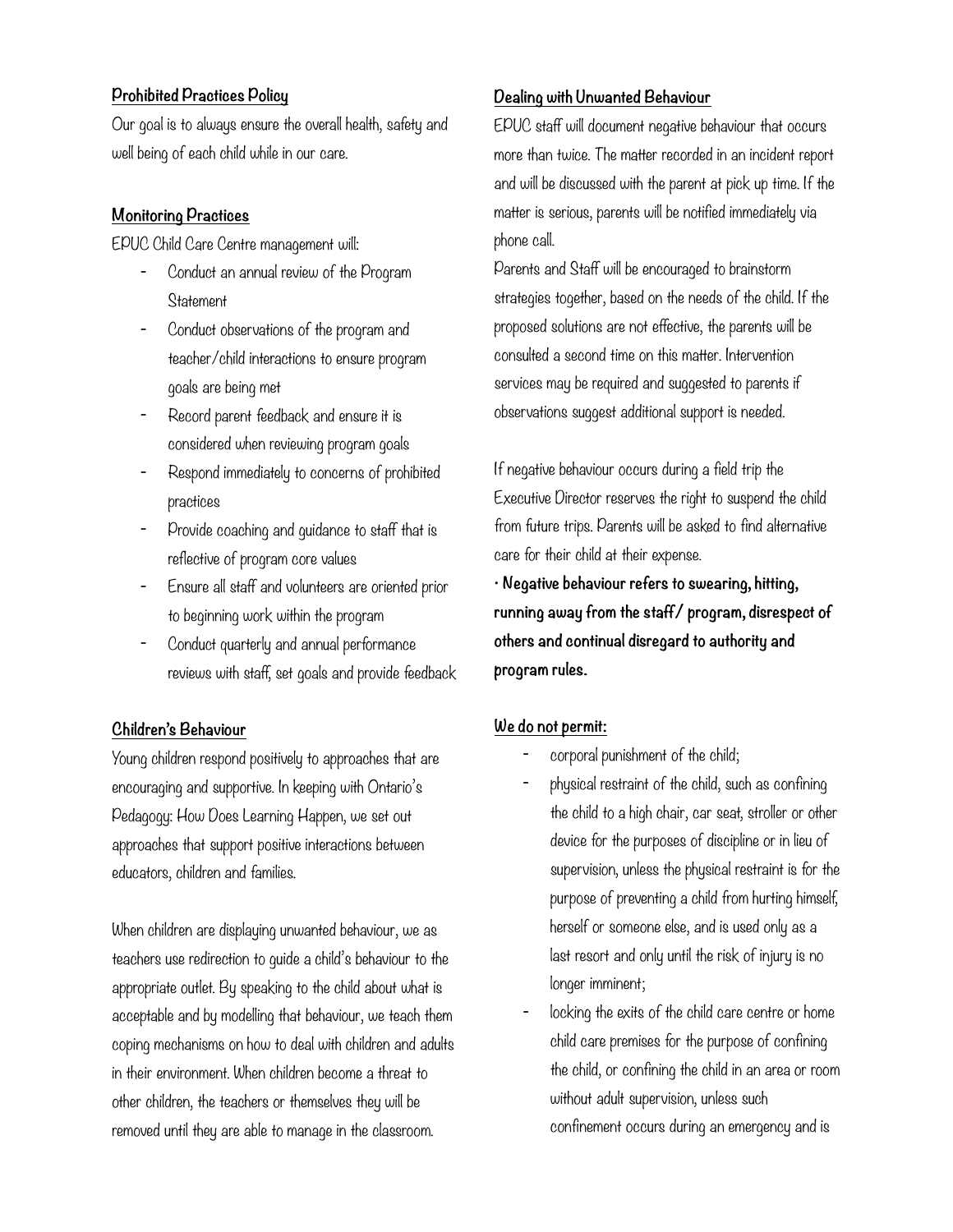required as part of the licensee's emergency management policies and procedures;

- use of harsh or degrading measures or threats or use of derogatory language directed at or used in the presence of a child that would humiliate, shame or frighten the child or undermine his or her self-respect, dignity or self-worth;
- depriving the child of basic needs including food, drink, shelter, sleep, toilet use, clothing or bedding; or
- inflicting any bodily harm on children including making children eat or drink against their will.

## **Contravention of Prohibited Practices**

The following steps will be taken if staff or volunteers do not comply with these policies:

- 1. Verbal discussion with the Executive Director and Board of Directors and noted in their personnel file
- 2. Placed on a monitoring behaviour plan with daily observations made by the Executive Director and weekly meetings
- 3. If no improvement in behaviour within the set time frame, termination will be evident.

If a serious incident has occurred where a staff member or volunteer has blatantly defied the policies and procedures of the school then immediate removal from the school will occur. This may be suspension without pay or termination, depending on the severity of the situation and will be decided upon by the Executive Director and Board of Directors. Any allegations of abuse will be addresses as per the child abuse policy.

# **Child Abuse Policy**

EPUC Child Care Centre is committed to the health, safety and well being of all children through:

• On-going anecdotal observation of the children in our care

• Professional education with respect to early identification, effective response and adherence to legal obligations, including reporting

• Keeping abreast of developments in legislation and relevant issues

• Communication and support of the child and family

• Working with other community service providers

# **Legal Requirements**

A person is defined as a child from birth until his/her 16th birthday.

The Child and Family Services Act (Section 72)

## **Duty to Report**

In accordance with the Child and Family Services Act, it is the responsibility of **every** person in Ontario, including a person who performs professional or official duties with respect to children, to immediately report to a Children's Aid Society if s/he suspects that child abuse has occurred or if a child is at risk of abuse. This includes any operator or employee of a day nursery. An individual's responsibility to report cannot be delegated to anyone else.

## **Failure to Report**

It is an offence under the Child and Family Services Act for a professional to contravene one's reporting responsibilities. The penalty imposed (a fine of up to \$1,000) emphasizes that a child's safety must take precedence over all other concerns.

# **Confidentiality**

The duty to report suspicions of child abuse overrides the provisions of confidentiality in any other stature, specifically those provisions that would otherwise prohibit disclosure by a professional or official. The only exception to this is solicitor/client privilege.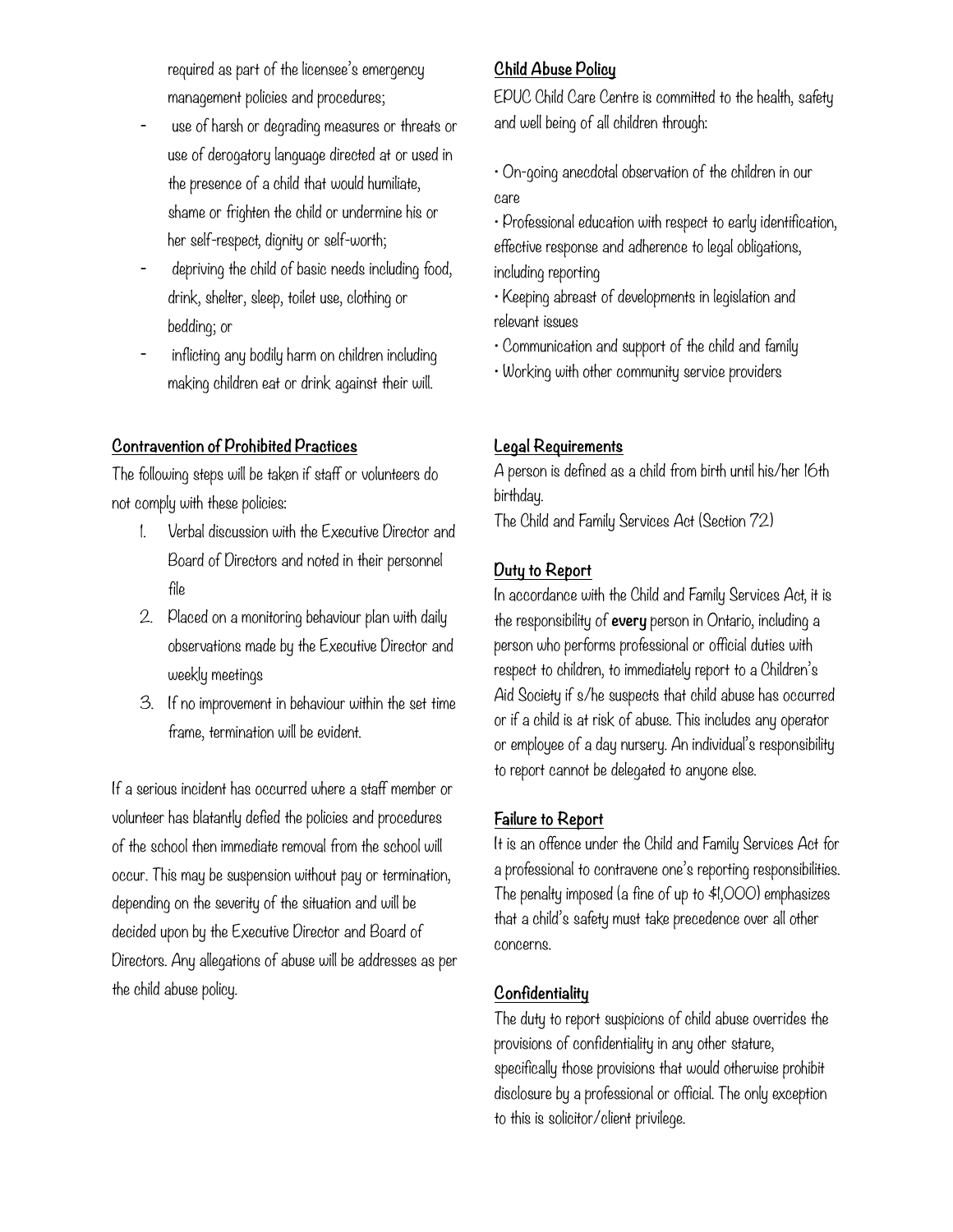# **Protection from Liability**

All persons making a report of suspected child abuse are protected against civil action, unless that person is proven to have acted "…maliciously or without reasonable grounds for the belief or suspicion…"

# **Child Care and Early Years Act**

The Child Care and Early Years Act requires behaviour management policies and procedures to be in place, which can be found in the Employee Handbook and the Policies Binder in the office. It is also a requirement under this legislation, that if a staff person is suspected of abusing a child, the Ministry of Education will be notified within 24 hours. Within 7 days, a Serious Occurrence Inquiry Report will be submitted to Ministry of Education and to the Attention of the Program Advisor. The specifics regarding how to handle Serious Occurrences are found in the Policies Binder in the office.

– All staff/students/volunteers must follow through on the legal duty to report.

# **Confidentiality**

Staff will adhere to the confidentiality agreement at all times. In case of an emergency or injury, information may be released to the proper authorities, medical staff or in case of suspected abuse, the Children's Aid Society.

The following will not be permitted on EPUC Child Care Centre property under any circumstances: **smoking, drinking alcoholic beverages, or the use of illegal drugs.**

**In accordance with local bi-laws, EPUC Child Care Centre is a designated smoke free environment.** 

# **Personal Items**

Staff will encourage children to care for their own personal belongings, however staff cannot be held responsible for lost, broken or stolen items.

Each child will be provided with a cubby for outdoor clothing. We encourage all parents to supply their child with two changes of clothes to keep at the centre at all times in case of accidents.

# **Field Trips**

Off-site field trips and walks within the neighbourhood may be arranged for the children. This provides your child with an understanding of the world around them. If you wish your child to experience the learning these outings can provide, we must have a signed permission slip.

# **Special Events**

EPUC CCC organizes a variety of special events throughout the year, providing specific services or social occasions for our children and families.

Individual photographs of each child, plus photographs of the child's group and teachers, are taken in early Fall to be available before Christmas. We employ the services of a professional photographer. Participation is voluntary.

# **Fundraising**

Throughout the year a variety of fundraising events are organized. Funds may be targeted to a specific need in the Centre. For example to cover the costs of our extra programming features or the purchase of general toys/ program supplies for the children, or simply to support Community causes. Your help and support of these events is greatly encouraged and appreciated.

# **Meals/Snacks**

Children are provided with a breakfast/mid-morning snack between 8:00 am and 9:00 am. and a mid- afternoon snack between 2:30 and 3:30 p.m. A nutritious lunch is served at 11:15.

Meals are planned and prepared in house by our caterer who specialize in child nutrition. The menus are posted on the Parent boards. All meals are nutritionally balanced in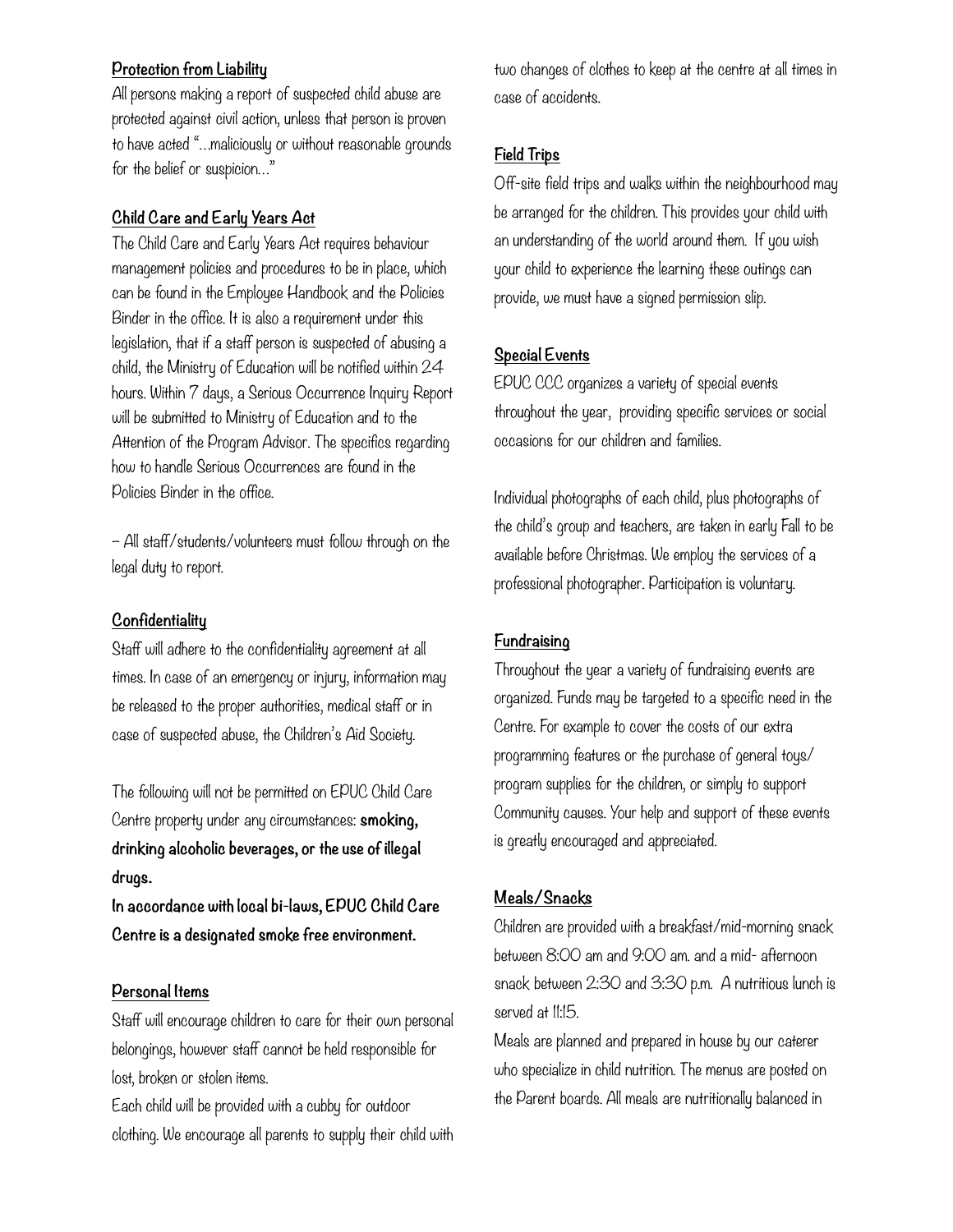accordance with the Child Care Early Years Act, Ministry of Health and Canada Food Guide.

EPUC Child Care Centre is a "NUT-FREE" Centre. Please do not bring any foods containing nuts into the Centre. If there are any foods your child cannot tolerate, please inform the Executive Director so it can be added to our allergy list.

#### **Birthdays**

We understands that children's birthdays are very exciting time. We ask that if you wish to bring in a special treat for your child/ classroom that you speak with your child's teacher first. We are a nut free facility and it is important any outside food coming into the facility be safe to consume. Products can be purchased and brought in provided they are clearly labeled NUT FREE. No homemade products can be brought into the centre to be shared amongst the class.

#### **Staff Absences**

In the event that a teacher is ill, has an accident, or requires time off for training or personal reasons, a substitute worker may be called in.

## **Centre Volunteers**

Volunteers assisting at the Centre will not be included in the staff to child ratio and will not be given sole responsibility to supervise the children in the program. Health assessment/ up-to-date immunization (MMR, DTPP, TB) along with Vulnerable Sector Police Checks and references will be mandatory before a volunteer will be able to assist in the program. Volunteers will be supervised by an adult at all times.

#### **Parent communication**

Parents are encouraged to read all correspondence, emails and newsletters as they contain valuable information about the program as well as upcoming events.

#### **Parent Issues and Concern Policy**

The purpose of this policy is to provide a transparent process for parents/guardians, the childcare licensee and staff to use when parents/guardians bring forward issues/ concerns.

#### **Definitions**

Licensee: EPUC Child Care Centre

Staff: Individual employed by the licensee (e.g. program room staff).

#### **Policy**

Parents/guardians are encouraged to discuss any concerns they or their child(ren) are experiencing with our program. We support positive and responsive interactions among the children, parents/guardians, childcare providers and staff, and foster the engagement of and ongoing communication with parents/guardians about the program and their children.

All issues and concerns raised by parents/guardians are taken seriously by EPUC Child Care Centre and will be addressed. Every effort will be made to address and resolve issues and concerns to the satisfaction of all parties, as quickly as possible.

Issues/concerns may be brought forward verbally to the office or in writing to the classroom teachers. The level of detail provided to the parent/guardian will respect and maintain the confidentiality of all parties involved.

An initial response to an issue or concern will be provided to parents/guardians within two business day(s). The person who raised the issue/concern will be kept informed throughout the resolution process.

Investigations of issues and concerns will be fair, impartial and respectful to parties involved.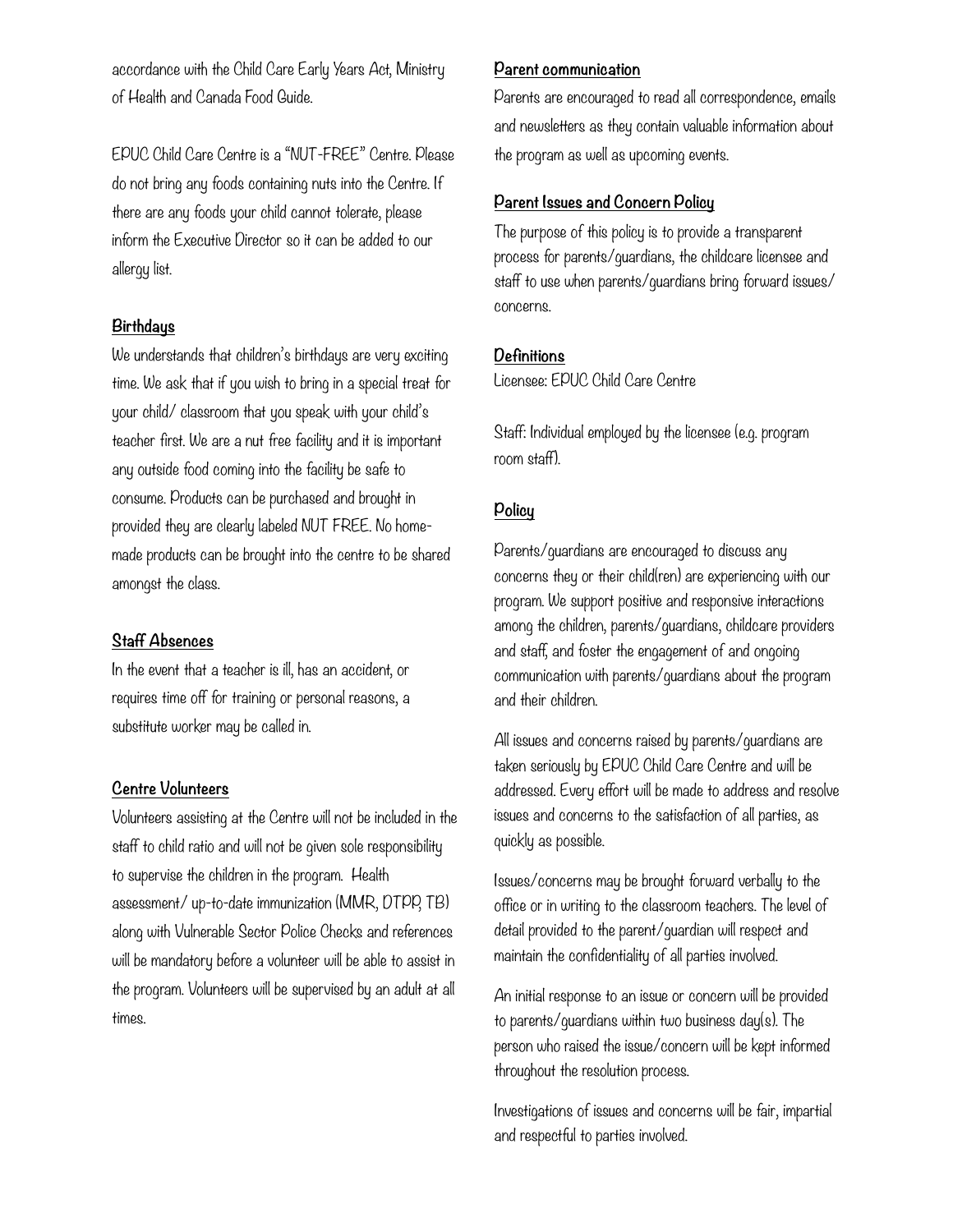#### **Wait List Policy**

EPUC CCC will maintain a waitlist for families who are seeking care at the centre. Families will be placed on the waitlist, free of charge and will be assigned a number for placement when space becomes available in our programs. Priority is given to the following:

1. Families who have a child currently enrolled in our programs

2. Families identified as priority by a regulatory/funding body (i.e. Halton Region Children's Services) who urgently require care in a licensed child care facility

3. Families within the community, requiring full time care

4. Families within the community, requiring part time care

Families will be called depending on the date needed for care and the sequence they are numbered in. EPUC Child Care Centre maintains a waiting list for anyone interested in programs that are at capacity. Please visit our website to be placed on the waiting list or check your status on the list.

#### **Conduct**

EPUC Child Care Centre maintains high standards for positive interaction, communication and role modelling for children. Harassment and discrimination will therefore not be tolerated from any party.

If at any point a parent/guardian, provider or staff feels uncomfortable, threatened, abused or belittled, they may immediately end the conversation and report the situation to the Executive Director and/or licensee.

#### **Suspected Abuse or Neglect of a child**

Everyone, including members of the public and professionals who work closely with children, are required by law to report suspected cases of child abuse or neglect.

If a parent/guardian expresses concerns that a child is being abused or neglected, the parent will be advised to contact the [local Children's Aid Society](http://www.children.gov.on.ca/htdocs/English/childrensaid/reportingabuse/CASLocations.aspx) (CAS) directly.

Persons who become aware of such concerns are also responsible for reporting this information to CAS as per the "Duty to Report" requirement under the Child and Family Services Act.

[For more information, visit http://www.children.gov.on.ca/](http://www.children.gov.on.ca/htdocs/English/childrensaid/reportingabuse/index.aspx) [htdocs/English/childrensaid/reportingabuse/index.aspx](http://www.children.gov.on.ca/htdocs/English/childrensaid/reportingabuse/index.aspx)

#### **Emergency Procedures**

EPUC Child Care Centre is equipped with emergency equipment such as emergency lights and extinguishers. We regularly conduct inspections on this equipment as well as have a certified third-party fire company conduct an annual inspection. Emergency exits are clearly labeled and easily accessible, as well as a fully stocked first aid kit along with an established Fire Safety, which the staff and children practice monthly.

In the event of an emergency, the children and staff will exit the building through the closest exit and meet at the rear playground. Upon exiting the building, staff will collect the attendance sheet and first aid kit. Attendance will be taken.

Children will not be allowed to re-enter the building until the fire department has inspected the building and declared it safe to do so. Parents will be notified as soon as it is safe to do so.

A power outage is a result in the loss of lights, telephone service and the ability to food and provide heat; smoke alarms, the alarm system will also cease to function.

In the event of a power outage staff will follow these steps:

1) A call will be made to Halton Hydro to determine the cause of the outage and an estimated time for service to be restored.

2) Ministry of Education will be called and advised of the situation.

3) If Halton Hydro estimates a power outage of 2 hours during winter months (November – March) and 2 hours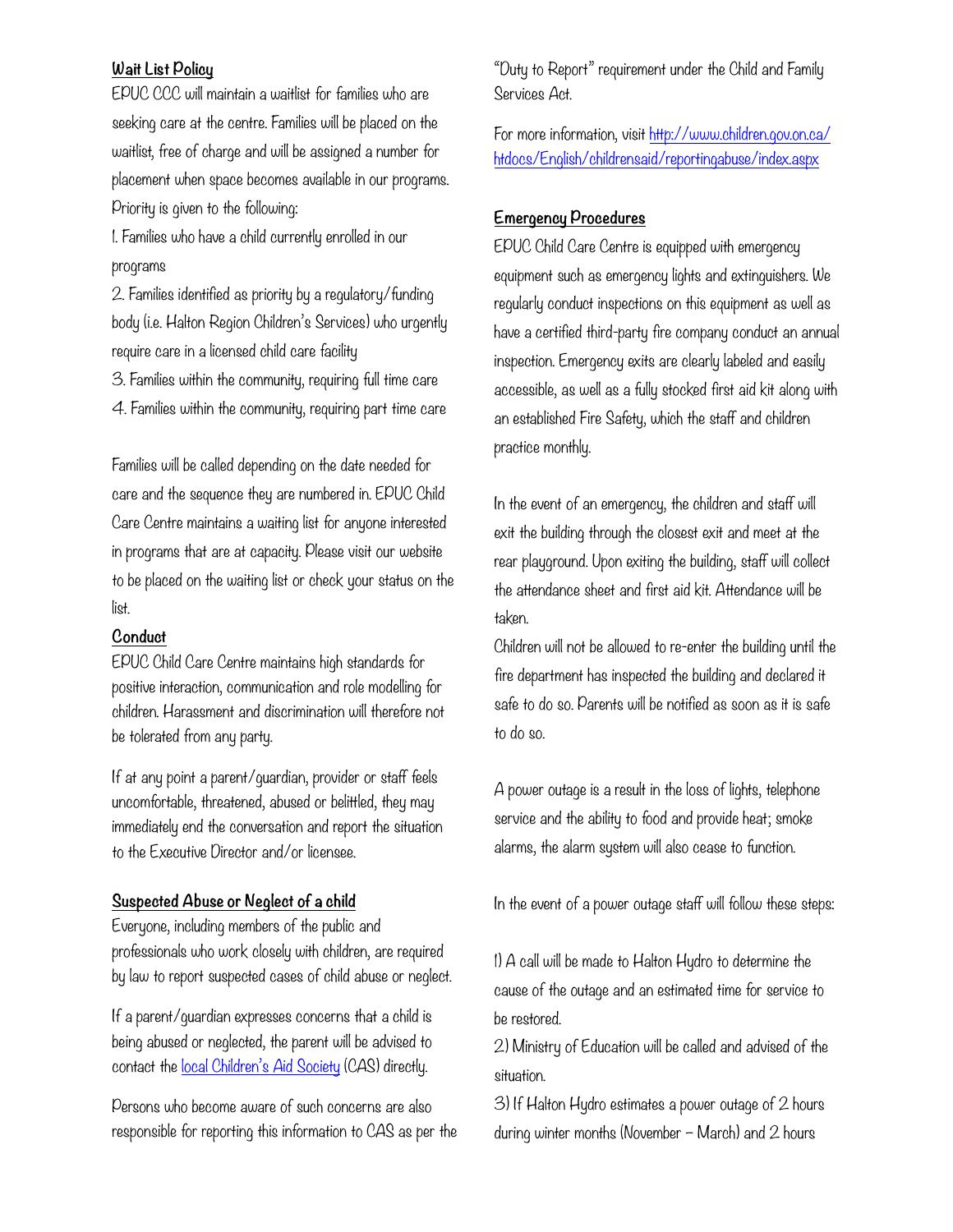during summer hours (April – October), the program will be closed immediately for the remainder of that day and will remain closed until hydro is restored.

4) If the power outage is in existence at morning drop off, staff will inform all parents of the probability that childcare operations may be cancelled for that day.

5) If the power outage occurs during regular operating hours during the day, parents will only be informed of our situation when the decision to close has been made. (This policy is based on the fact that all telephone calls will have to be made using a cell or pay phone).

6) Parents whose children are in attendance at the time of the decision to close will be contacted and informed of our situation and asked to make arrangements to collect their child. (Parents are responsible for maintaining up-to-date information on their child's file including: work numbers, home numbers, emergency contacts, etc.)

7) Notices of our closure will be posted on the front door.

#### **Outdoor Play**

Parents are responsible for providing their child with adequate protection from the sun, which includes:

- o **A sun hat/baseball cap**
- o **Sunscreen** applied before they arrive and a bottle provided to the centre for reapplication for PM outdoor activity

While staff will make every effort to ensure that children are protected from the harmful effects of the sun, parents who fail to supply adequate protection including: hats, sunscreen, and appropriate clothing cannot hold EPUC Child Care Centre responsible should their child become ill due to sun related injuries.

#### **Closures**

East Plains Child Care Centre is **closed** for the following holidays:

New Year's Day, Family Day, Good Friday, Victoria Day ,Canada Day, Civic Holiday, Labour Day, Thanksgiving Day, Christmas Eve, Christmas Day ,Boxing Day and New Year Eve

#### **Inclement Weather**

EPUC Child Care Centre reserves the right to close due to inclement weather. Every effort will be made to provide parents with as much notice as possible. We ask parents to please check our website and social media pages for updates on inclement weather closures. Severe weather conditions may make it necessary for us to close the centre from time to time. Our usual policy is to close the centre if the Halton Public Schools are closed but there have been circumstances when that has not been the case. Parents will be notified via ProCare as early as possible if a decision is made to closed the program for the day. **Note:** We do not provide make up days or refunds for any missed time or closure of the centre. Regular monthly fees are billed for sick days, vacations, centre closures and statutory days.

#### **Vacation**

We do not provide vacation time at East Plains Child Care Centre. Vacation time taken must be paid in full in order to hold your spot.

## **Sick Policy**

East Plains Child Care Centre does not provide make up days or discounts for days missed due to sickness.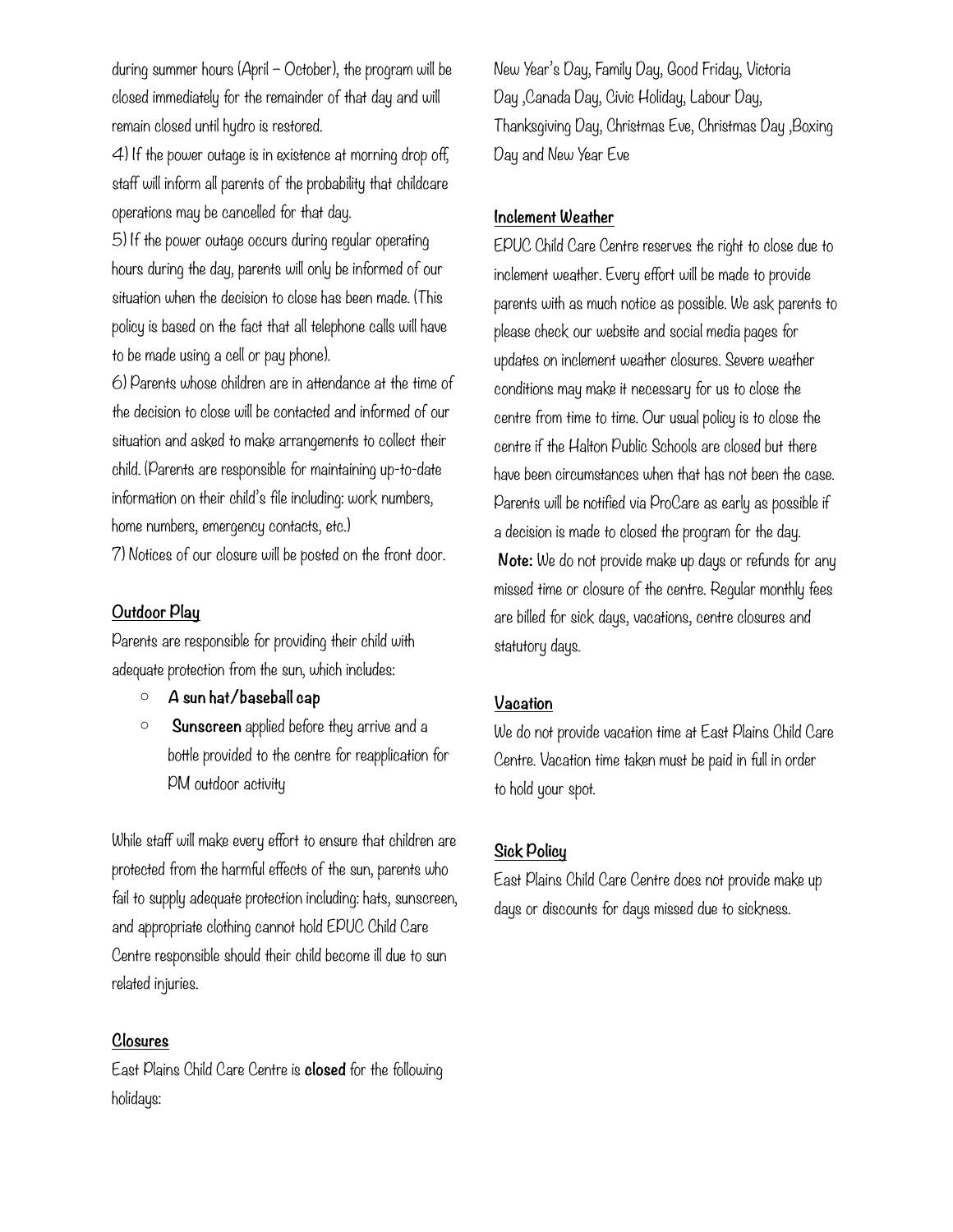# **EPUC Child Care Centre Fees**

**Infant:** Full time \$80/day **Toddler:** Part time (2-3 days): \$70/day Full time (5 days): \$68/day **Preschool:** Part time (2-3 days): \$65/day Full time (5 days): \$63/day **Before Care:** \$22/day **After Care:** \$32/day **Before and After Care:** \$45/day \* **One time registration fee due upon enrolment:** 

- \$100.00
- \* Daily fees are subject to annual increases

#### **Payment Methods**

Payments are debited via pre-authorized payments or charged to credit cards monthly.

#### **Tax Receipts**

Each parent will be supplied with a receipt once a year for tax purposes before April 1st.

## **Exclusions**

Please note, childcare fees do not cover: field trips and other additional programs, pull-ups and diapers, or wipes. **NSF Fees** 

Parents are subject to a \$75 NSF fee for each returned payment. Any payment that is outstanding beyond a twoweek period will result in removal from the program until fees are up-to-date. Any account outstanding beyond 30 days will result in dismissal from the program and further action of collections.

#### **Late Fees**

East Plains Child Care Centre opens at 7:00 A.M and is closed at 6:00 P.M. **Late fee charges are applicable** 

**after 6:00 P.M. under all circumstance.** NO RECEIPT WILL BE ISSUED FOR LATE FEES

Late fees will be charged as follow: \$5.00 each minute

## **Smoking**

Our goal is to build on our commitment to community well being, while modeling safe health practices to our students.

Smoking is prohibited in the centre, at any function or anywhere on the premises. This includes:

- Inside the building (church and childcare centre)
- -The entire outdoor grounds (including the outdoor play space)
- All off-site activities including field trips

The policy applies to EVERYONE involved with the school community:

- · Employees
- · Students
- · Voluntary helpers
- · Visitors
- · Outside contractors working on-site
- · Anyone attending an outside event

#### **Sick Children**

All children must be in good health in order to attend the program. Enrolled children are required to submit a complete immunization record for Diphtheria, Tetanus, Polio, Measles, Mumps, Rubella and it is further recommended that children be immunized for Haemophilus influenza type B and Whopping cough. Parents are also required to ensure that Halton Public Health has up-to-date records of their child's immunization card.

## **Communicable Diseases**

Parents are required to notify the Supervisor whenever their child has been exposed to a contagious disease. When